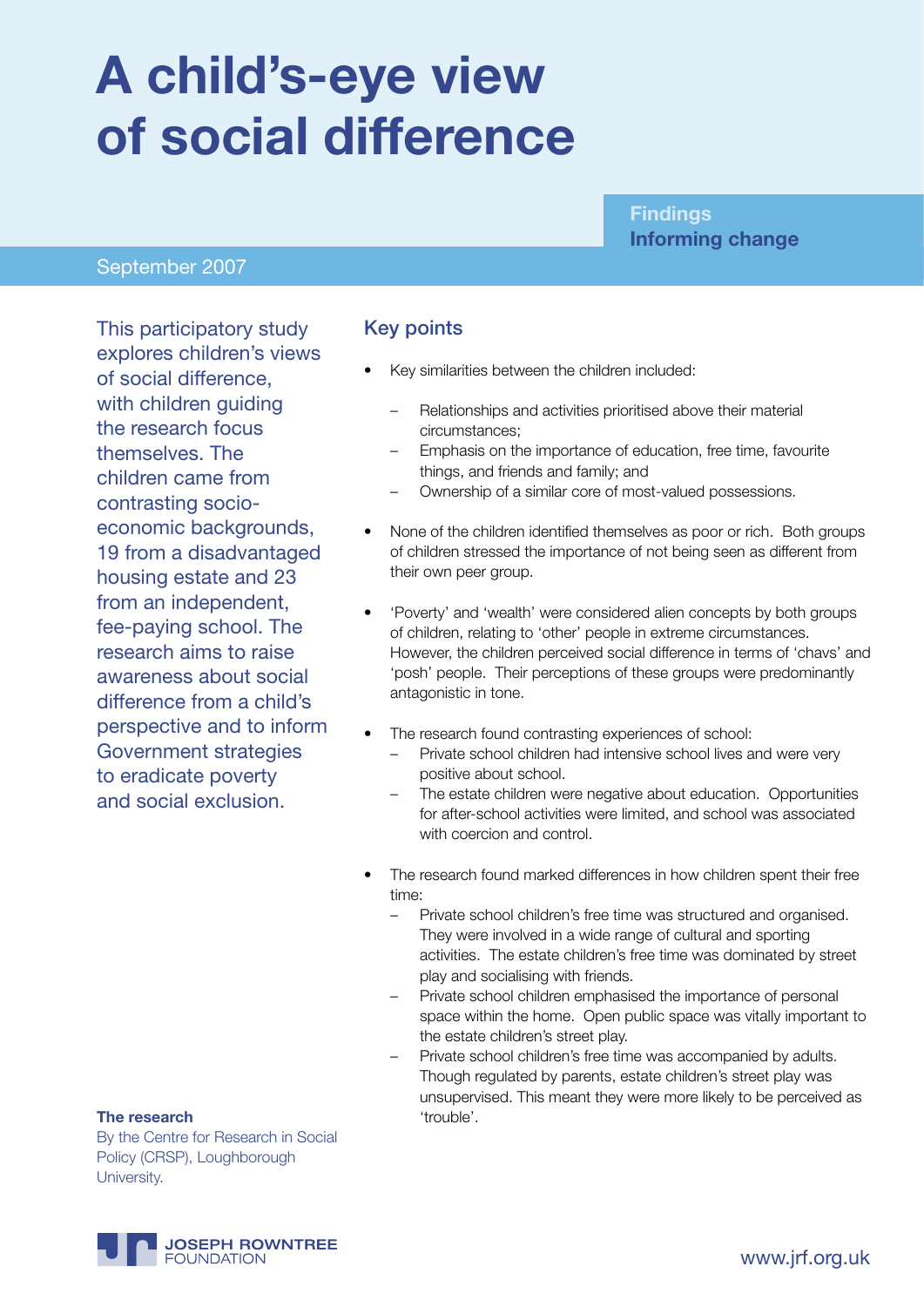## **Introduction**

The research found a number of important similarities between the children. Despite their different socioeconomic backgrounds, all the children saw relationships and activities as more important to them than what they owned or did not own. All the children stressed the importance of education, free time, their favourite things and family and friends. All owned a similar range of core most valued possessions, which included their pets, toys and games.

#### Social difference: 'poor', 'rich', 'chavs' and 'posh'

The children did not see themselves as 'rich or 'poor'. Both groups of children emphasised the importance of not being seen as different from their own peer group and all were keen to be seen as 'average' along a continuum of poverty through to affluence. The estate children tended to 'talk up' what they owned. As one estate boy said, "I've got all the stuff I want". The private school children sometimes 'talked down' their material possessions, and particularly, played down their relative economic status.

'Rich' and 'poor' were terms that referred to those in extreme and absolute circumstances. Poverty was viewed by both groups of children as either belonging to those in the third world, or in the UK to homeless beggars. Being rich was associated both groups of children with having larger material possessions and more of them by. The children presented a richer and more in-depth discussion about social difference through their references to 'chavs' and 'posh people'. These terms were associated with lower and higher socio-economic circumstances respectively. The children's perceptions of both these groups were often antagonistic. For example, the estate children perceived being rich to equate with 'poshness'. Being rich and posh meant having few friends, being 'snobby' and mean. Estate children also perceived themselves as able to have fun whilst they believed that 'posh' children would have little fun in their lives. By contrast, private school children often perceived children who lived in council estates to be 'chavs', who were seen as badly behaved, with parents that did not care about them.

Boy 1: "Their parents would be a bad example, they would smoke in front of them and they would swear and drink, you know."

Boy 2: "The parents wouldn't care about them, would they? They wouldn't care what they do and just let them go off." (Older private school boys)

#### The children's education and opportunities for the future

The children's educational experiences were very different. The private school children had long school days, far more homework and were involved in a wide range of after-school clubs and activities. By contrast, the estate children had shorter school days, were not as focused on their homework, and were involved in fewer after-school activities.

The private school children were involved in activities after and during school such as choir, chess, science, maths and orchestra clubs and a wide range of sporting activities such as rugby, netball, hockey, cricket, tennis, Tai Kwondo and swimming. Estate children, however, were aware that their involvement in any after-school activities would incur extra costs to their parents' and therefore limited their involvement accordingly. Some also commented that they would find it difficult to get home afterwards.

There were some differences in how the children saw their futures. The older estate girls tended to plan to avoid risks. For example, they were keen to avoid what they saw as ruining their futures by having children too early or by smoking, drinking and taking drugs. The older private school girls, on the other hand, tended to view the future in terms of obtaining professions. These included becoming doctors or vets.

Discipline was also much more of an issue for the estate children. Many of them talked about getting regular detentions and other forms of punishments at school and a few had been temporarily excluded. Compared with the private school children, the estate children associated school with coercive control. There was a certain status in skipping lessons, playing truant or misbehaving when in school. The older estate children in particular expressed a real sense of dissatisfaction with their schooling and the quality of the teaching they received. They believed that they were often not treated with respect by teachers, and were penalised unnecessarily when they requested more information or support.

Researcher: "Is life more unfair to some children than others?"

Girl 1: "Yes, it is. It's unfair for us because we have to just listen to teachers all the time."

Researcher: "But isn't that the same for all children?"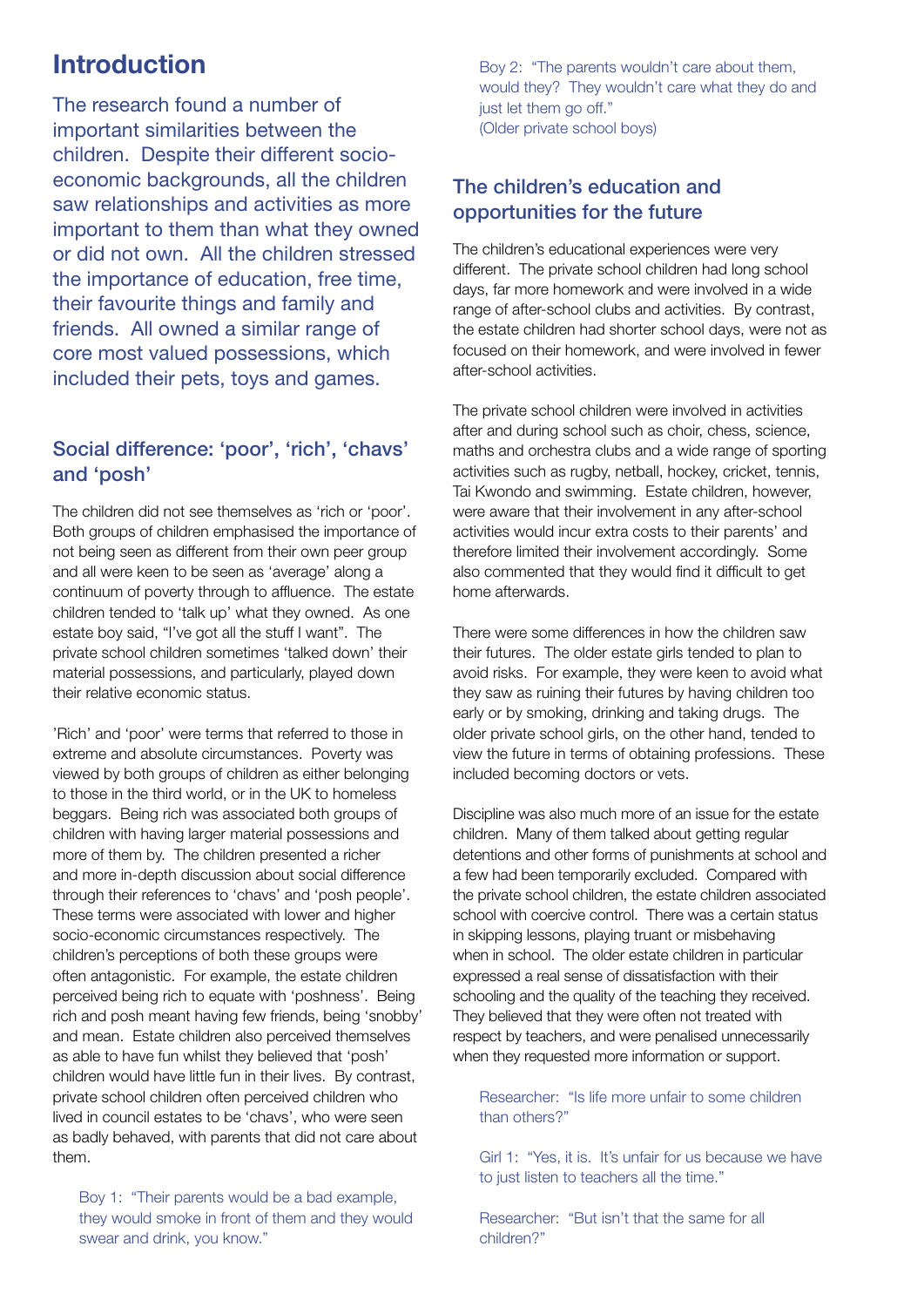Girl 2: "No. It's not, because if you're rich you get to go to a posh school where the teachers probably teach you with respect." (Older estate girls)

#### Space and free time

The researchers found stark contrasts in how the different children spent their free time. Private school children led more 'chaperoned' lives than the estate children. They were often driven to and from friends' houses, clubs and activities and so tended to be accompanied more often by adults. They took part in a wide variety of organised activities which frequently emphasised learning. These included riding, shooting, fishing, tennis and gymnastic lessons.

Amongst estate children, by contrast, free time was spent socialising and playing games in the streets and open spaces within their estate, unaccompanied by adults. Street play involved traditional hide and chase games. The estate children were particularly angry over the loss of some of their open space to local developers. For children in households with few resources, limited opportunities to attend organised activities and often restricted space, open space which enabled children to interact socially was vitally important in their lives. Owing to the nature of their street play, they were often visible and therefore open to sanctions from those in authority and neighbours within their estate. As one younger estate girl commented:

"There's only one park and no one goes on anything because the 18-year-olds go on and vandalise everything. There's a playground near the shops and if the police catch you they take you back to your house. You're not allowed to go in." (Younger estate girl)

The private school children on the other hand emphasised the importance of their own personal space within their homes and tended to play with their friends at home more than the estate children did.

The children's parents' parenting styles reflected their different socio-economic backgrounds and circumstances. For example, the private school parents' actions were based on perceptions of latent risks to their children's safety, and their fears were often heightened by media stories highlighting 'hoodies' and gun crime. Subsequently, private school children perceived their parents to 'baby' them, allowing them less freedom to go out unaccompanied than they sometimes would have liked. The estate children's parents, on the other hand, based their concern for their children's welfare on immediate or acute risks to their safety. Whilst the estate children's friendship networks offered some protection from the risks of

street play, their parents also set down rules covering where and when their children played. They warned them of potential problem areas and against going into areas where alleged paedophiles or drug dealers gathered. Whether or not children are permitted to play in the streets without adult supervision does not reflect a simple dichotomy between 'good' and 'bad' parenting, and policy-making needs to be cautious to avoid fostering this assumption.

### Policy implications

The researchers conclude that the children's different life experiences have implications for policies which focus on children, particularly those from lower socioeconomic backgrounds.

- The children's antagonistic talk about social difference highlights the need for a more informed and reflective understanding of some of the issues associated with poverty and affluence. This could be addressed through including socio-economic difference in the citizenship education curriculum.
- The findings have implications for policies on extended schools, which seek to enable parents and children to access services and activities in schools throughout the day and all year round. Children and young people are unlikely to relish the prospect of longer days at school if they are only receiving 'more of the same' beyond their usual hours.
- The children's different experience of free time highlights a number of challenges for policy. Street play and open space were vitally important to the children. However, the importance of open space for children – not just playground areas – does not appear to be recognised in programmes to promote cleaner, safer and greener communities and to improve the quality of public open spaces and residents' quality of life.
- Children who play in the street, or socialise outside with their friends, are often regarded as a problem. The estate children, who would stand to benefit most from the introduction of Youth Opportunity Cards in England and Wales, might be in danger of further exclusion if they were then penalised for engaging in perceived 'unacceptable behaviour'. Youth Opportunity Cards, which enable disadvantaged children to take up subsidised activities in the community, are only being trialled with 13- to 16-year-olds. The findings show that children from as young as eight would benefit from being able to take part in the scheme.
- The quality of parenting has also recently become a specific focus of social policy. Parents who allow